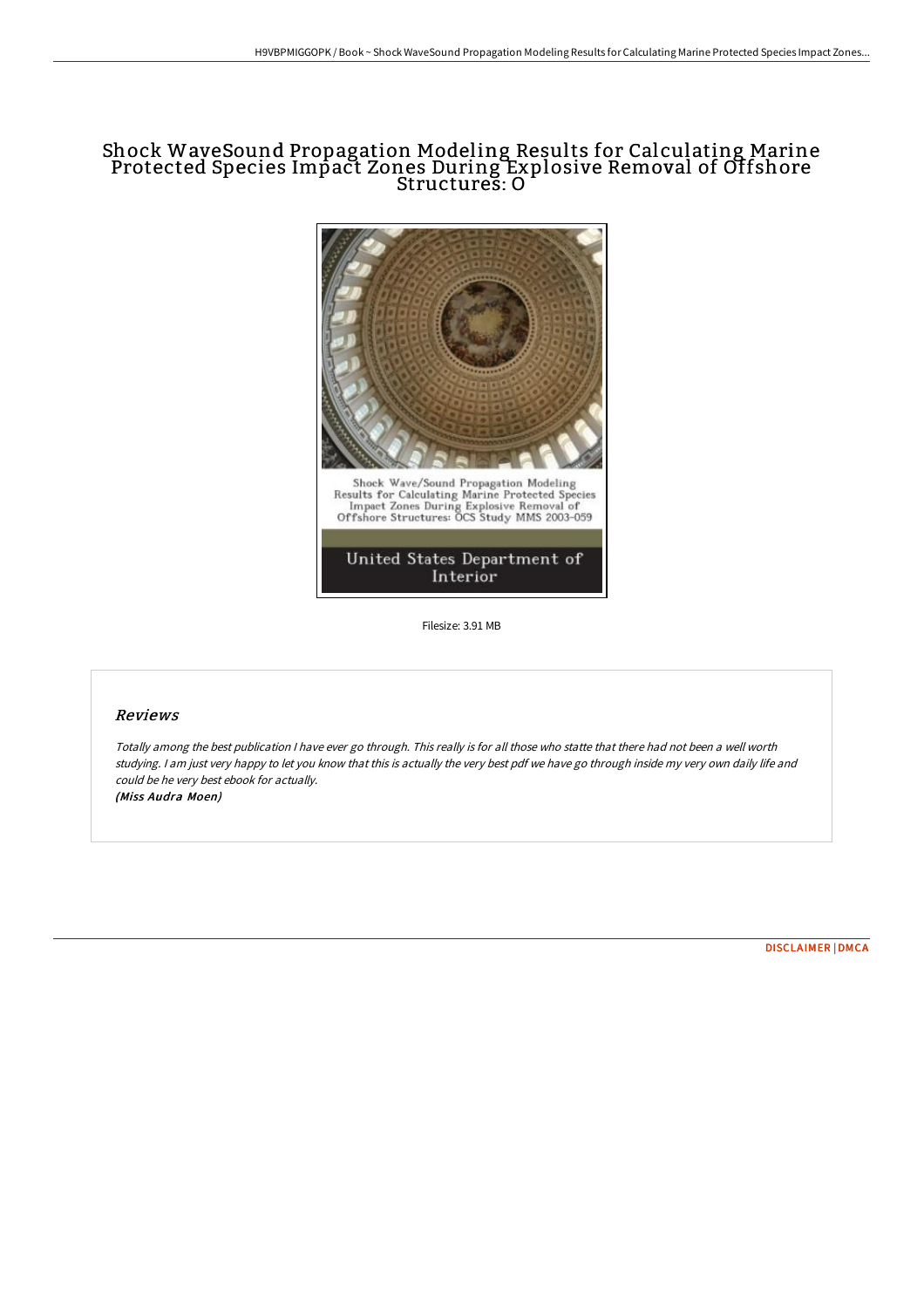### SHOCK WAVESOUND PROPAGATION MODELING RESULTS FOR CALCULATING MARINE PROTECTED SPECIES IMPACT ZONES DURING EXPLOSIVE REMOVAL OF OFFSHORE STRUCTURES: O



Bibliogov. Paperback. Book Condition: New. This item is printed on demand. Paperback. 44 pages. Dimensions: 9.7in. x 7.4in. x 0.1in.The Bureau of Ocean Energy Management (BOEM) is a agency within the U. S. Department of Interior. BOEM has four sections that cover the United States waters: Alaska OCS Region, Pacific OCS Region, Gulf of Mexico OCS Region and the Atlantic OCS Region. The Gulf of Mexico OCS Region is responsible for almost 160 million acres of lands off the coast of Texas, Louisiana, Mississippi, Alabama, and Florida. Currently, more than 31 million acres are leased for gas and oil development, and six million are actually producing oil and natural gas. The Gulf of Mexico Region is in charge of addressing the Environment, Leasing and Plans, and Resource Evaluation. The publish a variety of documents with topics such as: Marine Biology, Natural Gas, Oil Spills, Transportation, Chemical Products, etc. This is one of those publications. This item ships from La Vergne,TN. Paperback.

 $\Box$ Read Shock WaveSound [Propagation](http://albedo.media/shock-wavesound-propagation-modeling-results-for.html) Modeling Results for Calculating Marine Protected Species Impact Zones During Explosive Removal of Offshore Structures: O Online  $\mathbb E$  Download PDF Shock WaveSound [Propagation](http://albedo.media/shock-wavesound-propagation-modeling-results-for.html) Modeling Results for Calculating Marine Protected Species Impact Zones During Explosive Removal of Offshore Structures: O